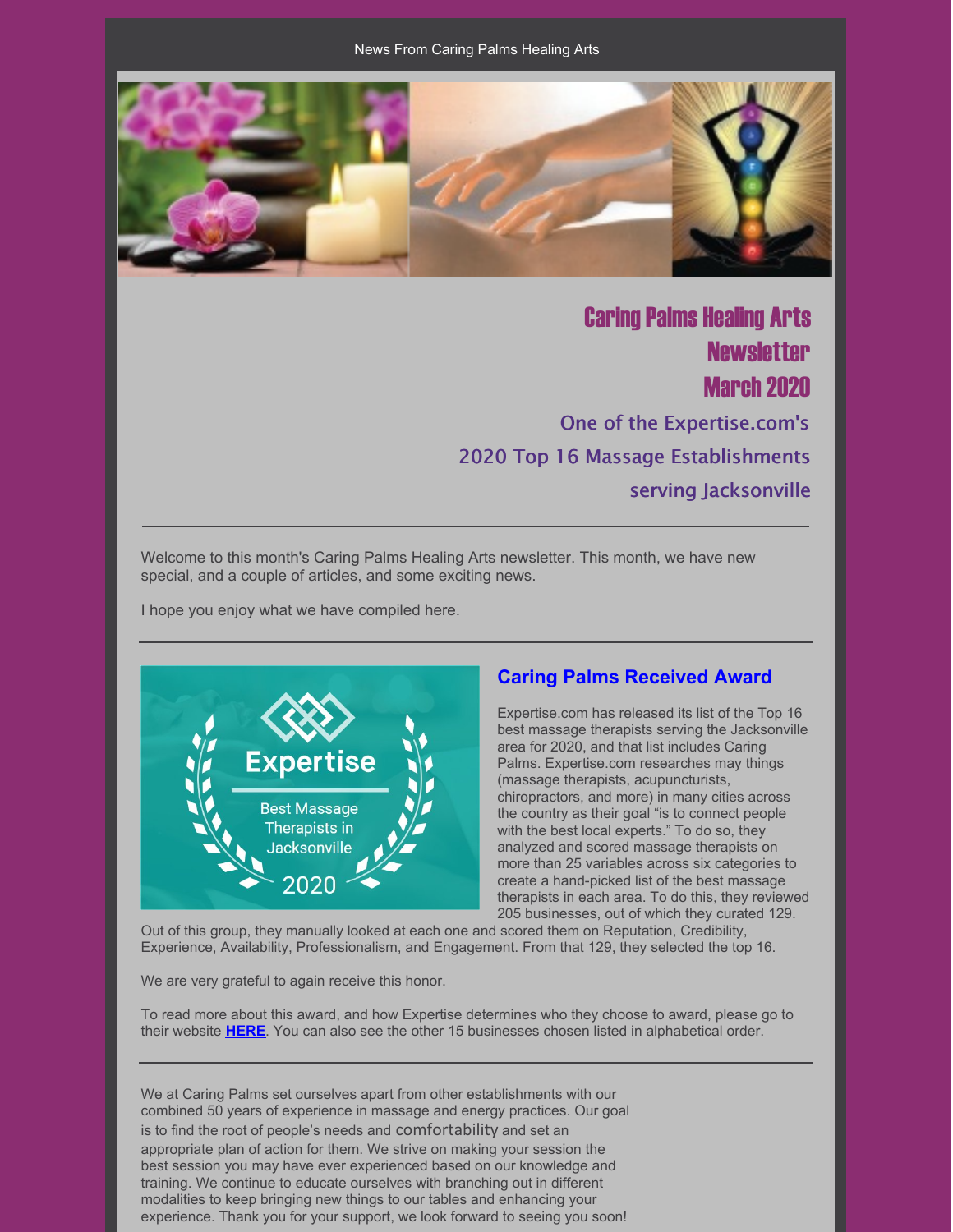

# **March Special**

#### **\$10 off the Regular Price of any Reiki Session**

Reiki is positive energy brought in from the universe by someone who knows how to tap into it for the purpose of healing. Every problem in your body has negative energy associated with it. The positive energy of the Reiki hopefully overcomes the negative energy, healing the problems. Reiki is not massage, but a warm , gentle, relaxing method of healing. It is the laying on of hands . Energy is transferred through the practitioner and into the subject, and then goes where it is needed most. Reiki energy goes through clothes , so a person can remain dressed the entire time (unless combining it with massage).

**Receive a Reiki Session from Any Caring Palms Therapists, and get \$10 off the regular price.**



# **Room for Rent**

We have a room for rent to a holistic practitioner starting March 1, 2020. We have a small group of mindful people that work together in creating a place of healing. We welcome anyone in the healing arts to join our environment. Rent is \$500/month.

# **Looking For New Therapist To Join Our Staff**

Caring Palms Healing Arts in Jacksonville Beach islooking to expand our staff. We have above average competitive pay and expanded time with clients. We are a team, and help each other with expanding our knowledge, and tricks of the trade. Expertise.com rated us one of the top 16 massage establishments for 2020 (as well as previous years), and we continue to strive for that excellence. We provide a Zen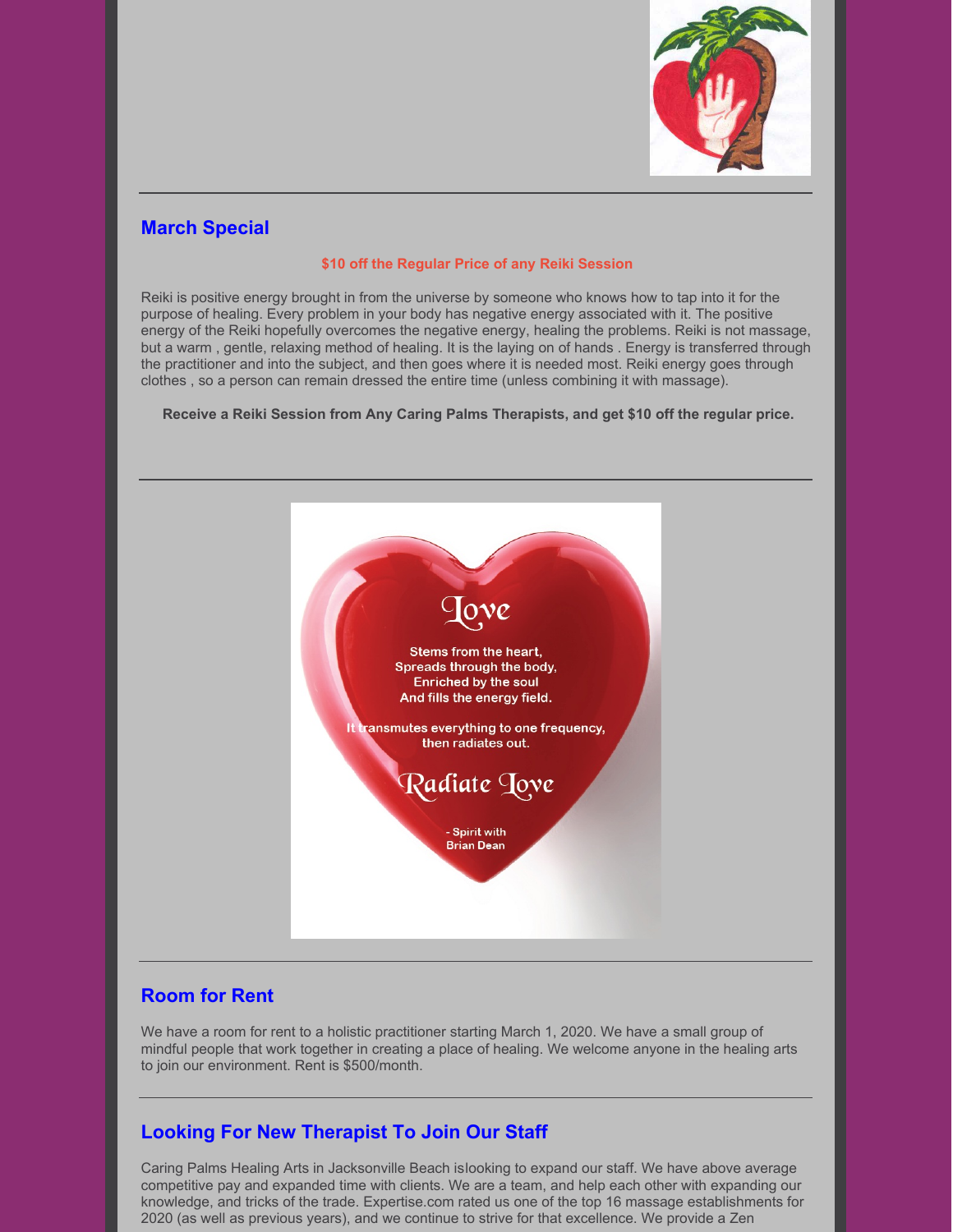environment that is comfortable for you the therapist and for your clients. Please submit a resume to [brian@caringpalms.com](mailto:brian@caringpalms.com). More information will be provided upon your interest.

#### **Message**

In a class recently, there was a message passed from spirit which included a unique scientific fact as well as a good outlook...

Sunflowers face the sun and follow it as it crosses the sky. At night, they turn and face each other. During the day, they draw strength from the sun. At night, they draw strength from each other. A good outlook for life.

#### **Group Trance Healing**

Brian is starting to offer trance healing sessions for small groups of people. Please email us if you are interested in attending and receiving a healing from Brian in a group setting. We will provide more information via personal email.

#### **Inspirational Video of the Month**

We periodically add new videos to the collection as we make them. These are made to give you new ideas, and possibly something new to think about. Many of them are of previously written articles, but they are given live, not just a reading of what has been written. Also, we just added four new videos. Please check them out.

This month's featured video: **[Questions](https://www.youtube.com/watch?v=696AZmQKWus)**



#### **Group Past Life Regression**

Saturday, March 14, 2020 at 1:00pm, \$30 Pay at the door, or **Register Online** now

Join us for an unforgettable experience through space and time at Caring Palms, where you will learn how to utilize your inner senses to recall a past life through a gentle and effective visualization technique in a lovely group setting. This an mindful expansion of your consciousness wherein you can learn answers to lifelong questions, make connections, understand karmic relationships, and so much more. In this safe, judgment-free space, we also have deep and lively discussion on all manner of spiritual, life, and esoteric topics. We speak your language and welcome you with open arms. If you feel pulled to join us on Saturday, all you need is an open and curious mind, and bring a friend if you'd like. Chairs are provided but feel free to bring a yoga mat or pillow if you prefer. To make sure you have a spot, call ahead to reserve your seat.

Laura Bogen, C.Ht., JD, ORDM is a certified hypnotherapist, intuitive coach, and healer. She has been holding workshops throughout FL and the Midwest for the past 5 years. For more information or to book a session with Laura while she is in town, visit her **[website](http://www.lightwiseliving.com)** or Facebook at @lightwiseliving.

**Please let us know if you will be coming so we can plan accordingly, and** *please come early* **if you are paying at the door, so we can start the class on time.**

### **Ascension Theory Workshop Ascension Theory: Working with Spirit**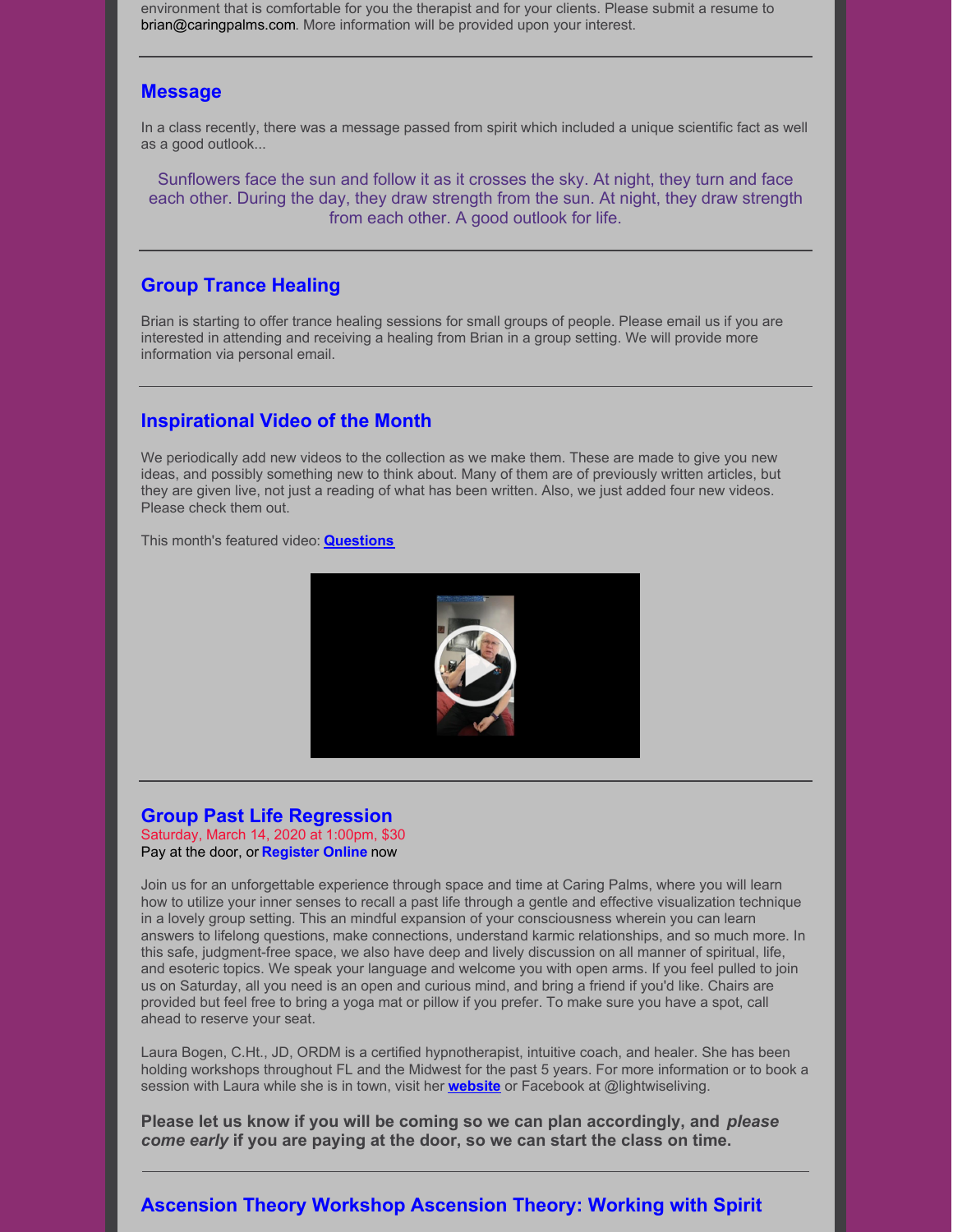#### **Energies and Using Them in This Life**

*Topic: TBD*

#### Saturday, May 2, 2020, 1:00pm, Cost: \$25

Join us at Caring Palms for a workshop in Ascension Theory and its Energies facilitated by Brian Dean.

Ascension is basically what we do when we pass from this life to the next. But the energies are always available to us, and can be used to enhance how we live in this life. *One could consider these workshops as an introduction to White Light.* The more we raise our energies and raise our vibration, the more we can rise above the troubles, the drama, the "noise", and then be in a position to help ourselves, and in turn help others. It enables us to see more clearly so we don't get dragged into the darkness. It allows us to rise above and release our problems. This is one in a series of bimonthly workshops that will help the participant to open to newer, higher vibrational energies, and then use these energies to keep themselves be focused, centered, and calm. Eventually, the participant will be able to feel the energies around to understand people, problems, and give them the wherewithal to help if they want.

Each workshop will be a stand-alone training with a lecture (on whatever the monthly topic is), a meditation, an exercise with White Light, and an attunement/activation that will be individual to each person. You may come to any of these or all of these as they will be self contained. All you have to do is show up!

We recommend that you bring a pillow to sit on, as space is limited.

**Please let us know if you will be coming so we can plan accordingly, and** *please come early* **if you are paying at the door, so we can start the class on time.**

### **Manifestation Workshop: A Survey of Various Techniques with Laura Bogen**

#### Saturday, May 30, 2020

Time and cost of this workshop will be announced

Please join us at Caring Palms for an interesting workshop with a wholly unique take on the concept of Manifestation.

By now, you've heard of manifesting abundance and creating your own reality. It's become quite a popular commodity in the past few years with books such as 'The Secret' hitting the mainstream bookstores. Perhaps you've even tried enacting the 'Law of Attraction' with varying results, usually inconsistent or none at all.

And there is a reason for this.

The issue is that everyone is trying to utilize the same technique even though we are all made up of very different things. Each one of us responds differently to certain circumstances and stimuli. It makes sense that each of us requires a manifesting technique that suits our unique belief systems, vibrations, and goals.

This is where the mainstream media is limited.

During this Manifestation Workshop hosted by QHHT (Quantum Healing Hypnosis Therapy) practitioner Laura Bogen we will touch base on a couple of popular techniques, but spend more time focusing on lesser-known techniques intended to shift your reality by aligning you with the frequency of abundance in a way that suits YOU. We have a variety of techniques to survey because everyone responds differently to different tools and concepts.

All you need is an open mind, an optimistic attitude, and no expectations.

This is an interactive workshop that utilizes tools, intention, visualization, and concepts to broaden your perspectives and understanding of real universal laws that effectively result in change.

Tools will be supplied.

All you have to do is show up! (We recommend that you bring a pillow to sit on, as space is limited.)

**Please let us know if you will be coming so we can plan accordingly, and** *please come early* **if you are paying at the door, so we can start the class on time.**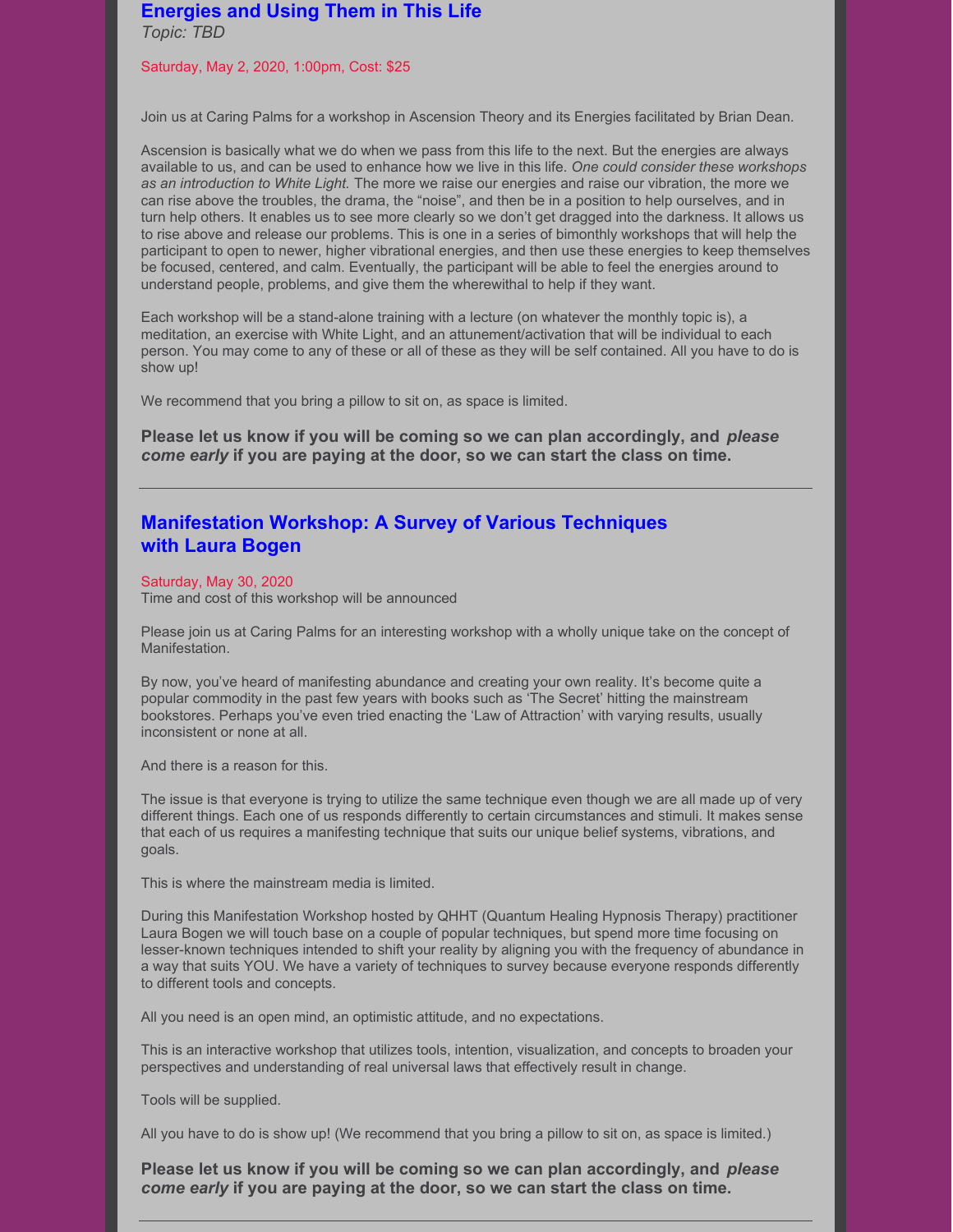### **Leave a Review, Enter Our Drawing**

Leave a review and be entered in a drawing to win a free session. If you have enjoyed the services at Caring Palms, whether that be massage, Reiki, or classes, or something else, please leave a review on one of the review sites like Google, Facebook, or any of the many places that take reviews. Lately, it has been these reviews that have been bringing new clients into the studio, and all have been glad they found us.

Anyone leaving a review will be entered into the monthly drawing to win a free session (massage or Reiki). Reviews made between the first and last day of each month will go into the drawing, and the winner will be pulled on the first of every month. Thank you all that have left reviews, and congratulations to the people who have already won free sessions.

**Note:** We are asking people not to post on Yelp unless you are a person that posts there regularly. Yelp has some qualifying software that looks at each review, and if you are a regular poster, your comment is deemed "Relevant", otherwise your comment is marked "Not Relevant". While Caring Palms has 20 5 star reviews on Yelp, only seven of them are deemed "Relevant", and one has to go through another step to see the remaining 13.

#### **Evolution of Communication by Monique Bailey**

We have lost the art of communication. Today's society has evolved communication into a text, email, or emoji. We have gotten away from the foundation that builds relationships between people. Communication is necessary to exist in this world. For some of us it comes very easy to express ourselves, others not so much. We can also find it easier to communicate with an animal over humans. It can be more comforting to not get feed back all the time and just be heard.

The foundation of communication in oral and non-oral forms, to list a few: body language, eye contact, tone in the voice, and listening. This is where we should start. Listening is the most important part of communication. If we are unable to hear what others are saying or perceive an interpretation incorrectly then we are not able to communicate to our most effective ability. Advice I was given was to "keep my ears open, and my mouth shut." Of course I was taken back that I was told this but I followed direction and was shocked as to how much more I learned from just being present and being able to not concentrate on a reply or advice but just to take it all in. I was able to understand the full spectrum of the situation and if I had gone into it thinking that I had to speak I would have been distracted in what words I was going to respond with.

How many people still read body language? Do you still think it is a relative important tool to use with communication? The subtle hints in how a person reacts or behaves in a situation can help you understand where they are at that time. Are they comfortable, nervous, annoyed, distracted? Body language can be a key to that understanding. Are their arms crossed, facial expressions changing, taking a step back, or forward? Are they becoming aggressive in a situation? Understanding these little tells can help you approach and communicate better. Body language can let you know the persons approachability and even if you want to continue to have an encounter with that person.

Human touch is another missing link in our newfound communication a handshake, hug, a smile. We have replaced touch with the emoji winky face or heart symbols, and at some point we all understood that the etiquette of communication is now accepted with the evolving technology. There is nothing wrong with this advancement, just that the foundation blocks will be lost along with a true understanding of what communication once was.

How do you want to be heard?

#### **An Open Mind By Brian Dean**

Minds are like parachutes. They only function when they are open. – Thomas Dewar

We at Caring Palms do a lot of energy work… Reiki, White Light, Trance Healing. But a lot of that depends on the open-mindedness, perceptions, and expectations of those receiving it.

Because energy is just that, it can be blocked by someone who is actively disbelieving. (The same is true for regular medications, but that's a story for another day.) As long as the person receiving the energies are open to the possibility of it doing something, it can. They don't have to be a believer. They just have to be open. But this is only part of it.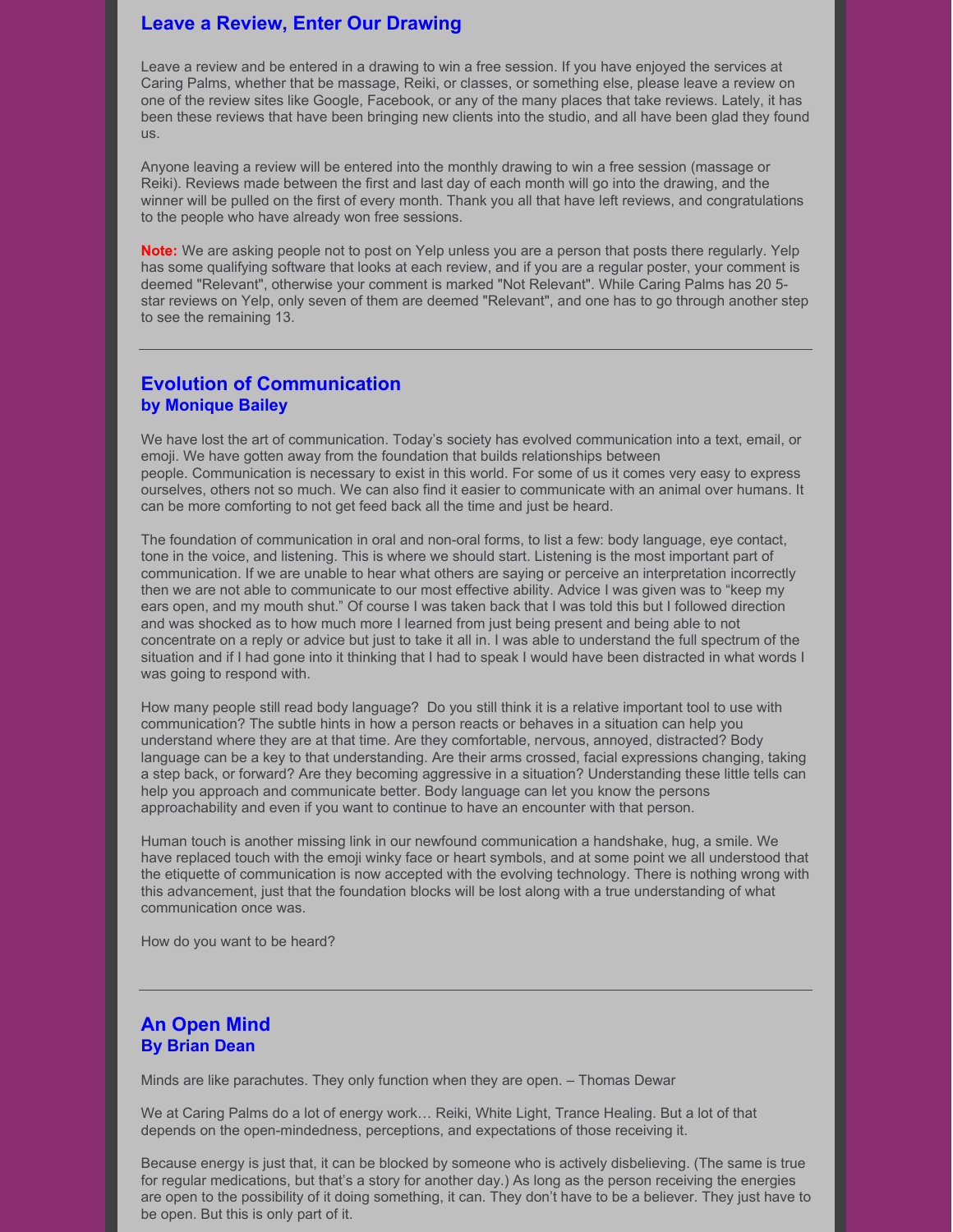A person's expectations are probably the biggest key to whether some type of energy healing works or not. If the person about to receive the energy, expects certain things to happen, they will unconsciously block the effect if those expectations are not met.

For example, I had someone come in for Reiki, and as I told them to get on the table, they asked, "Don't I need t get undressed?" Well, no, as Reiki goes through clothes (and this is true for a lot of energies, but not all). They asked, "Are you sure?" Well, seeing as I have been doing this for 20+ years, I think I know of which I speak.

But the truth is that if this person really believed that they needed to undress for the session, they would block the energies if their expectations were not met. (If they truly believed they needed to be standing on their head to receive it, then they must.) This is true for many things. We set up expectations of processes and feeling. If those processes don't meet our expectations, then we don't believe that they worked, and once we go down that path, we block it. (Have you ever gone somewhere for some type of healing, and the process was quick and painless, and you said, "Is that it?")

Sometimes, it is far easier to give into a client's expectations than it is to convince them otherwise. So, this person believing they needed to undress for Reiki, actually has to do that because no matter what I say as a therapist, they will still have that doubt.

Our brains are amazing things. They create situations that must be matched for them to allow healing to work. Sometimes those situations can be embarrassing, or uncomfortable, or downright painful. Ask my wife's mother who believes that unless the doctor hurts you, the treatment doesn't work.

And then, what was the client expecting from the healing session? Did they expect the world to start rotating differently? Did they expect all of their problems would be gone forever? Energies work in subtle ways. Sometimes they do miraculous things. But sometimes they don't work at all. And depending on what energy is being used, it could be the decision made by the intelligence of the energy that determines what it does.

The final piece is perception. Many people can not feel energies. If a therapist is sitting there sending energies a couple of feet to a recipient (as happens in the deepest level of trance healing), and the receiver feels nothing, the process fails because the receiver has allowed doubt to enter the equation. This is why we touch when doing most of our energy work as the touch makes people feel that something is happening.

The bottom line is that no matter how good we are as healers, no matter how good we are with energies, we have to overcome expectations and perceptions. And as receivers, when things don't work, we need to ask what would have made the difference.

### **Guided Meditation CDs Available In-House and Online**

The first three guided meditations are now available. We have a small inventory in-house). When these have been sold, we will replenish them (replenishment takes about 10 days). These meditations are also available online as CDs or MP3s and can be purchased through the **[Meditations](http://caringpalms.com/meditations.html) Page**. If you are looking for a safe meditative journey to relax or work, come see us, or purchase one (or all three) online. Available meditations include, Finding Sanctuary, Working Through Past Experiences, and Visiting With Your Guides. We are hoping to have the other three available within a few months.

### **Reiki Class Schedule**



The following is a list of currently scheduled Reiki Classes. Each class (unless otherwise marked) currently has a status of 'Scheduled'. This means that a date has been set, but no one has signed up for it yet. Once a deposit has been received for a class, the status will be 'Confirmed'. Any class marked as 'Closed' has filled up. (Note: In some cases, one may be able to enter a class marked 'Closed' with permission of the instructor.)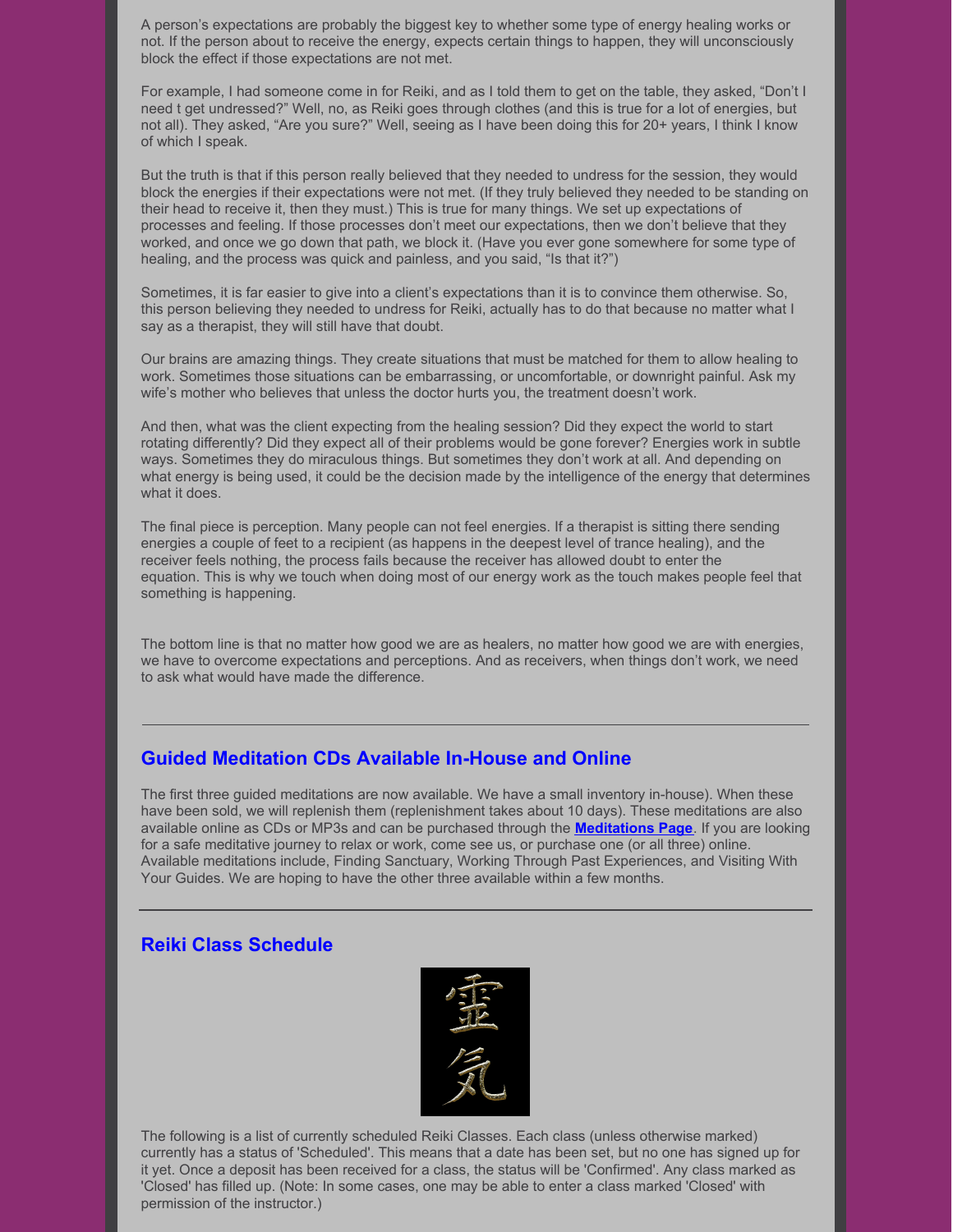You may sign up for any of these through the website, or over the phone with a credit card.

Reiki 1

- March 11 (Wednesday) 10am 5pm
- April 11 (Saturday) 10am 5pm**Confirmed**
- May 13 (Wednesday) 10am 5pm
- June 13 (Saturday) 10am 5pm
- July 8 (Wednesday) 10am 5pm
- August 8 (Saturday) 10am 5pm
- September 9 (Wednesday) 10am 5pm
- October 10 (Saturday) 10am 5pm
- November 11 (Wednesday) 10am 5pm

Reiki 2

- April 18 (Saturday) 10am 5pm
- July 22 (Wednesday) 10am 5pm
- October 24 (Saturday) 10am 5pm

#### Reiki 3

- May 23 (Saturday) 10am 5pm
- August 19 (Wednesday) 10am 5pm
- November 21 (Saturday) 10am 5pm

All classes are open to anyone wanting to learn this unique method of hands-on healing. The cost for each class is \$150 no matter what level of Reiki the class is for. A \$50 deposit is required a minimum of seven (7) days prior to the class date (or permission of the instructor) to reserve a space in the class. Classes with no deposits received by the cut off date will be canceled. All class statuses may be viewed under Reiki, Reiki Class Information, and Class Schedule. You can also sign up for classes there. (Check the website for the location.)

**Each Reiki class is Florida Board of Massage Approved for six (6) Continuing Education Hours (CEUs)**

# **Advanced Body Mechanics and Techniques**

The following is a list of currently scheduled classes. This class is a two-day class worth 12 CE hours for massage therapists. Each class (unless otherwise marked) currently has a status of 'Scheduled'. This means that a date has been set, but no one has signed up for it yet. Once a deposit has been received for a class, the status will be 'Confirmed'. The schedule is as follows:

You may sign up for any of these through the website, or over the phone with a credit card.

- June 27 June 28 (Saturday 9am 5pm and Sunday 10am 4pm)
- September 16 September 17 (Wednesday 9am 5pm and Thursday 10am 4pm)

All classes are scheduled to be held at the Caring Palms Studio. Should the location change, that change will be on the website and students notified.

Maximize your results with less effort. Utilize the science of martial arts and apply it to massage. Advanced Body Mechanics and Techniques for Massage Therapists, is designed to reconnect the massage therapist with proper body mechanics and techniques while putting a new twist on things and showing how to get more pressure with little effort. While it does go over some basics, it takes body mechanics to a new level where every move involves the use of the therapist's entire body so they can work without hurting themselves. The class being part lecture, part hands-on practice takes positions, centering, and the proper use of body strength from Japanese martial arts and applies them to the art of massage therapy. It also shows how to focus one's energies to increase their strength with simple exercises meant to teach the student how to 'think' beyond where they are working so they can get deeper into the client and to channel their energies to the point of thought. The student will learn how to focus their energies and use their body to do deep work and not get hurt. This class will help anyone to work deeply with less effort no matter if one is 90 pounds or 250 pounds. This class is for both the seasoned therapist and the new therapist. It will show moves everyone does, but in a new light as well as moves many people may not have seen before. The idea is not to dictate how to practice, but to show better body mechanics which the therapist can adapt to what they do. This is true whether they adapt all of it or just part of it.

#### **Florida Board of Massage Approved for twelve (12) Continuing Education Hours (CEUs) Class Cost: \$300**

This class is for licensed massage therapists or anyone that regularly uses massage in their practice. For those looking to learn basic massage for relaxation for their partner or friends, see the website on the Massage For Couples classes.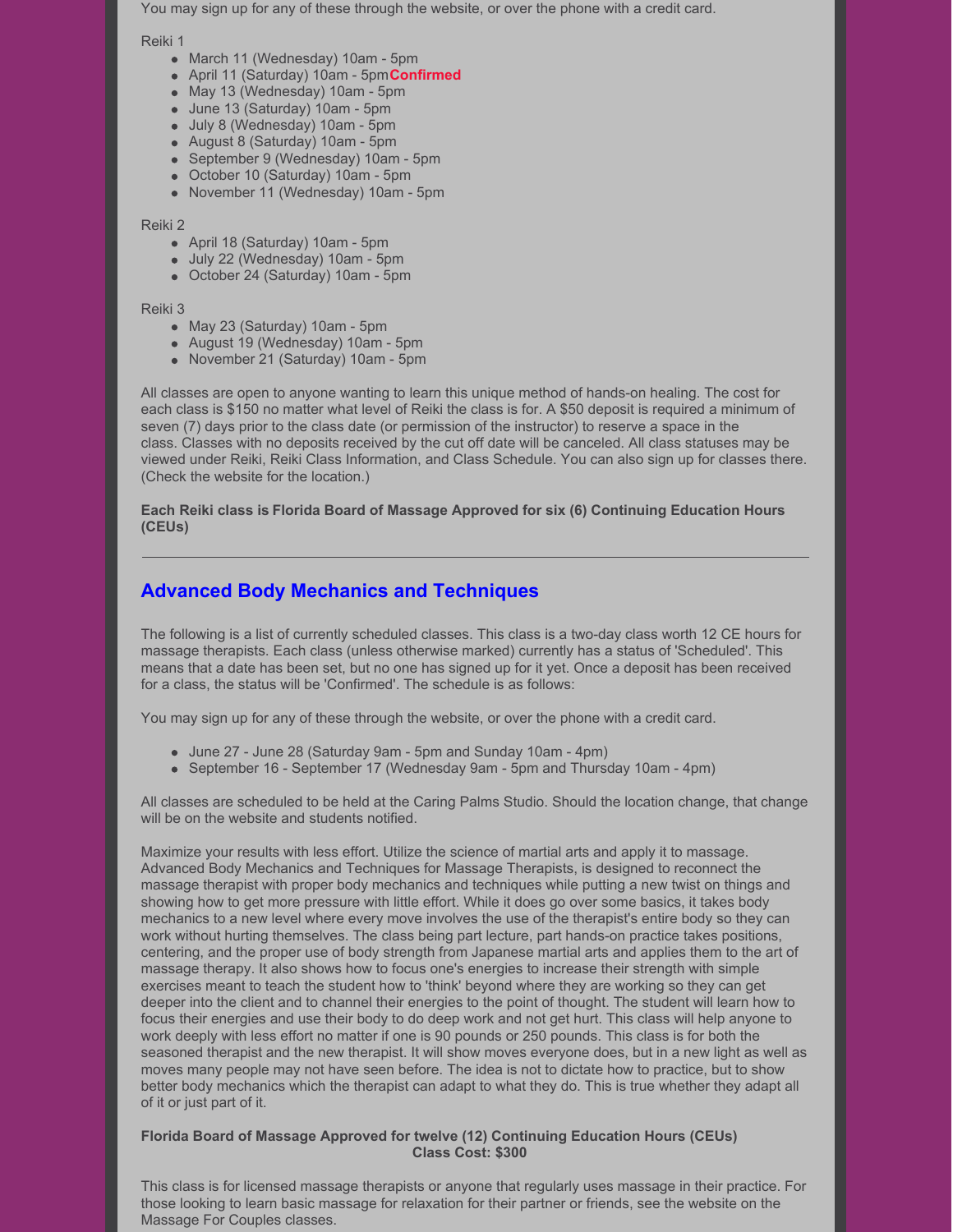To sign up for classes, go to the website and select Continuing Education, Advanced Body Mechanics and Techniques, and Class Schedule to see additions and changes or to sign up.

### **Caring Palms Hosts Mediumship Classes**

Every month, Caring Palms is host a mediumship class taught by Marilyn Jenquin of the International Foundation for Spiritual Knowledge. In this class, Marilyn teaches the British style of mediumship (this is similar to the style used by John Edward). Each class contains a lecture, a meditation, and class exercises. This is for all ranges of students from the beginner, to the long time student.

Mediumship is a method of communicating with people who are no longer in their physical body, but in the spirit world. The class teaches students to do evidential readings as exercises so they get comfortable developing a relationship with those in spirit. This class is for anyone wanting to work with spirit whether they intend to become professional mediums or simply to use it in their everyday lives.

Classes are usually scheduled the fourth Thursday of each month from 1pm to 3:30pm at the Caring Palms studio. For more information, go to the **IFSK [Website](http://www.ifsk.org/)** where you can learn more about this, check class schedules and locations, and get contact information.

#### **Caring Palms Hosts Guided Meditation with Euboea** Weekly on Monday evenings, cost \$10

Yoga Nidra is a deeply relaxing and restorative, sleep-based, guided meditation that helps take one out of the thinking mind and into the feeling body. The practice aids in unlocking the natural healing potential from within. No prior experience required.

Get comfy! Bring your mat, blanket, knee bolster and pillow for reclining on the floor or sitting in a chair for about 45 minutes.

Come join our weekly, small group practice on Mondays at 6:30 PM sharp. Arrive a little early to sign-up and settle in. Space is limited.

Direct your questions to Euboea a[tohboya555@gmail.com](mailto:ohboya555@gmail.com). (Caring Palms also teaches meditation in their regularly scheduled hours.)

### **Modality of the Month Reiki**

Myofascial Although Reiki is not massage (as the muscles of the body are not manipulated), it is a very relaxing yet powerful method of healing. In the simplest form, Reiki is the laying on of hands. It is guided, positive energy brought in from the universe by someone that knows how to 'tap into' it, and passed into someone in need of healing.

All problems in the body, whether they be illnesses or injuries, are centered around negative energy. Reiki overcomes the negative energies with positive energy, in most cases making the person feel better, and in some cases removing the problem completely. Reiki has been known to reduce and alleviate pain, discomfort, or disease of any kind, and has been used on all major diseases. Reiki is hands-on healing and a nice pleasant experience.

Coming from the Japanese words Rei (God or Goddess consciousness) and Ki (universal life force energy), Reiki is a natural method of hands-on holistic (relating to, or concerning the whole body and mind) healing where universal energy is channeled through a practitioner into a person in need for the sole purpose of healing. The word Ki is the same that is used in Japanese martial arts such as Aikido or Hapkido. Ki is also synonymous with Chi as in Tai-Chi. It also means the same as the Indian word Prana.

#### **read [more](http://www.caringpalms.com/article_reiki.html)**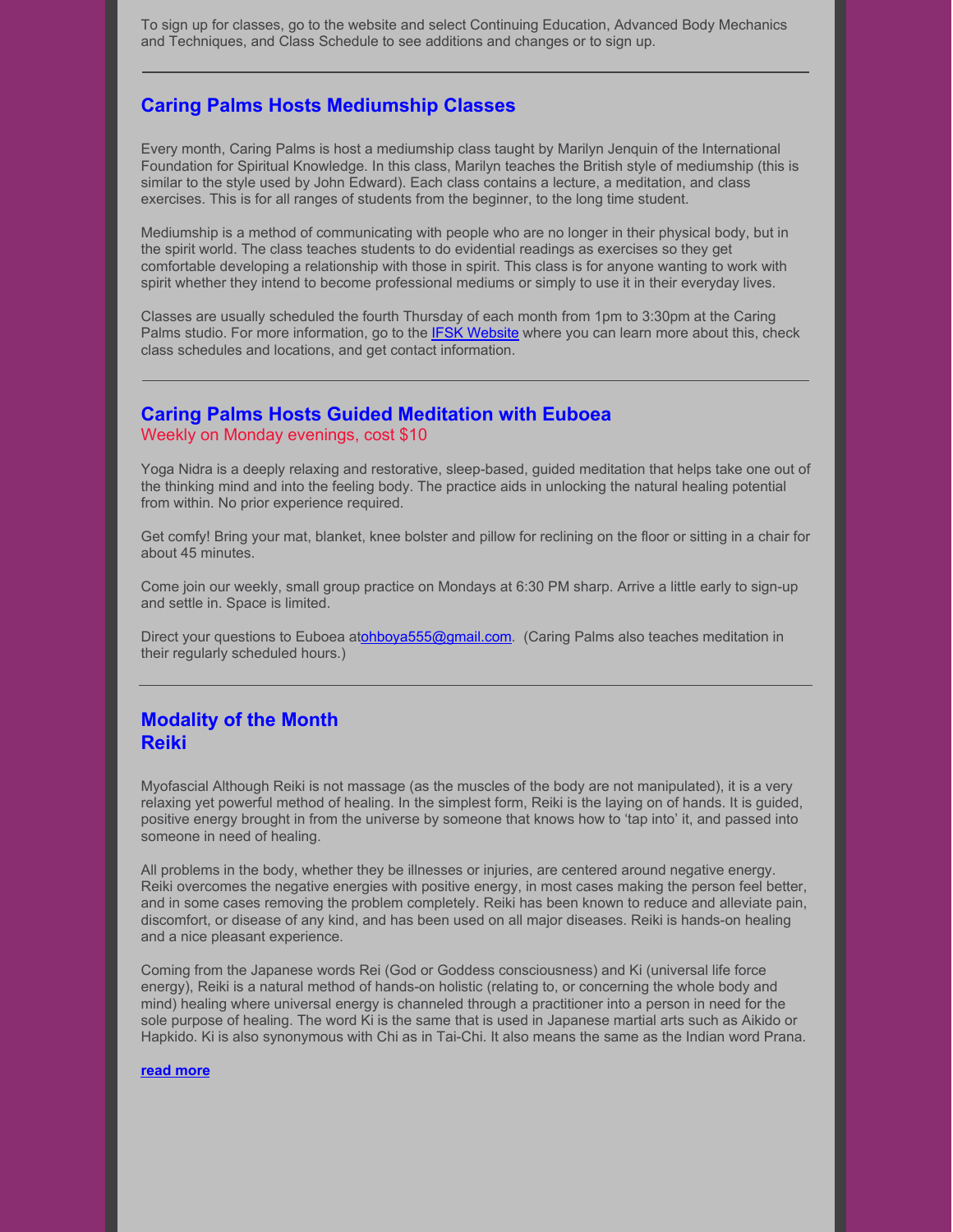

[Reiki](https://www.youtube.com/watch?v=oHmV3VfsR_Y) (Click on picture or description to see video)

# **Brian Offering Readings**

Brian is now doing readings to anyone that wants to sit for one for \$50 for up to one hour. Keep in mind, these are mediumship readings, not psychic readings. If you have an interest, please contact Brian and something can be scheduled. These can also be scheduled from the website.



## **Caring Palms Promise**

At Caring Palms, we pledge to do the best work we can at every session. We not only do this to **continue to earn your business, but because we believe that you deserve the best care possible** every time you are here. This is true whether it is massage, or energy work, or classes. This is our **promise. This is what we will continue to do.**

## **Forward This Newsletter**

Did you know that Caring Palms offers a Referral Bonus? Forward this newsletter to people you know, and if they come in for a session and give your name, you will get \$5 off your next purchase. And the beauty of this is that it is cumulative. If two people come in, you get \$10 off your next purchase, three people, \$15 off, and so forth. So if you know people that could benefit from any of the services we offer (and everyone can), forward this newsletter to them. If they come in, you will benefit as well.

# **Can We Answer Your Questions?**

You have Questions? Maybe we have answers. Each month, we write articles on a variety of subjects. Is there something that you would like to see us write about? Do you have questions that you'd like answered? Do you have questions on massage? On Reiki? On energy work in general? Submit your questions or requests to **[Brian@CaringPalms.com](mailto:brian@caringpalms.com)** we will try to see if we can answer them for you.

## Connect with us